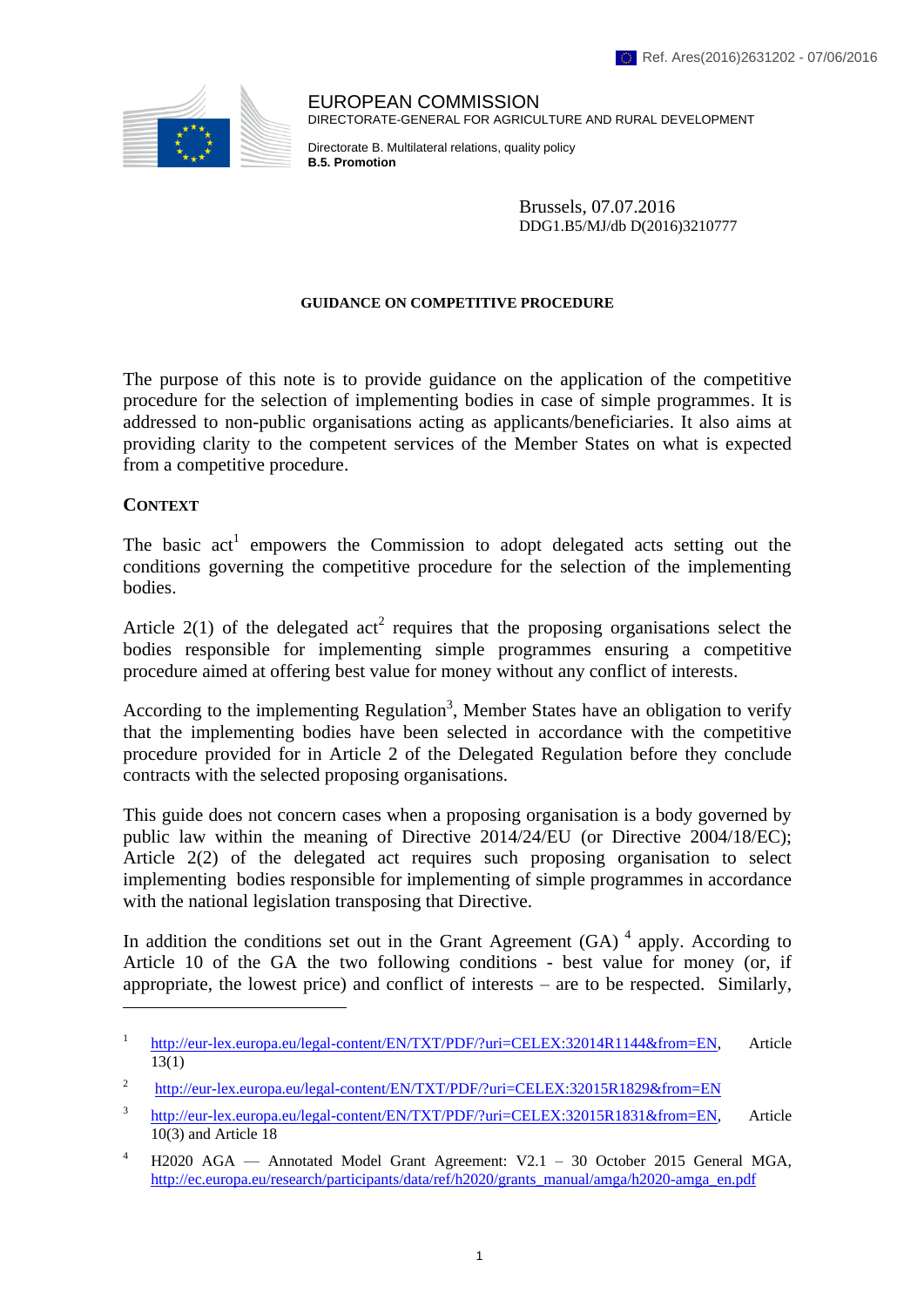these conditions are to be fulfilled also when beneficiaries acquire goods, works and services (cf. Article 9 of GA).

# **1. BEST VALUE FOR MONEY**

According to the explanation provided in the annotated MGA  $H2020^5$ , beneficiaries have to base their subcontracts on the 'best value for money' (also called 'best price-quality ratio') thus considering the quality of the service proposed. For the best price-quality ratio, price is an essential aspect (together with quality criteria, such as technical quality, etc.), but it is not automatically necessary to select the offer with the lowest price. In order to provide a good analysis of the price-quality ratio, the criteria defining 'quality' must be clear and coherent with the purposes of the action task that is subcontracted.

The best value for money principle does not require competitive selection procedures in all cases. However, if a beneficiary did not request several offers, it must demonstrate how best value for money was ensured<sup>6</sup>.

## **2. CONFLICT OF INTERESTS**

The beneficiaries have to take all measures to prevent any situation where the impartial and objective implementation of the programme would be compromised for reasons involving economic interest, political or national affinity, family or emotional ties or any other shared interest ('conflict of interests').

Article 20 of GA concerns the conflict of interest. Annotated  $H2020<sup>7</sup>$  provides the explanations and examples of the conflict of interests as follows:

The beneficiaries (and linked third parties) must ensure that the action is implemented impartially and objectively, as described in the GA. They must do their best to avoid conflicts of interest.

A 'conflict of interests' exists if **shared interests**:

- influenced the contract's/subcontract's selection/award procedure
- influenced the contract's/subcontract's price and this does not correspond to the market price or
- affected the action's performance, as measured by the appropriate quality standards.

These interests may be:

 $\overline{a}$ 

**economic interests** *(e.g. unjustified and preferential contracts or* 

<sup>5</sup> H2020 AGA — Annotated Model Grant Agreement: V2.1 – 30 October 2015 General MGA, [http://ec.europa.eu/research/participants/data/ref/h2020/grants\\_manual/amga/h2020-amga\\_en.pdf,](http://ec.europa.eu/research/participants/data/ref/h2020/grants_manual/amga/h2020-amga_en.pdf) p. 131

<sup>6</sup> NOTE FOR THE ATTENTION OF THE MEMBERS OF COMMITTEE FOR THE COMMON ORGANISATION OF AGRICULTURAL MARKETS – PROMOTION, Ares(2016)438327 - 27/01/2016

 $7$  H2020 AGA — Annotated Model Grant Agreement: V2.1 – 30 October 2015 General MGA, [http://ec.europa.eu/research/participants/data/ref/h2020/grants\\_manual/amga/h2020-amga\\_en.pdf,](http://ec.europa.eu/research/participants/data/ref/h2020/grants_manual/amga/h2020-amga_en.pdf) p. 239 - 240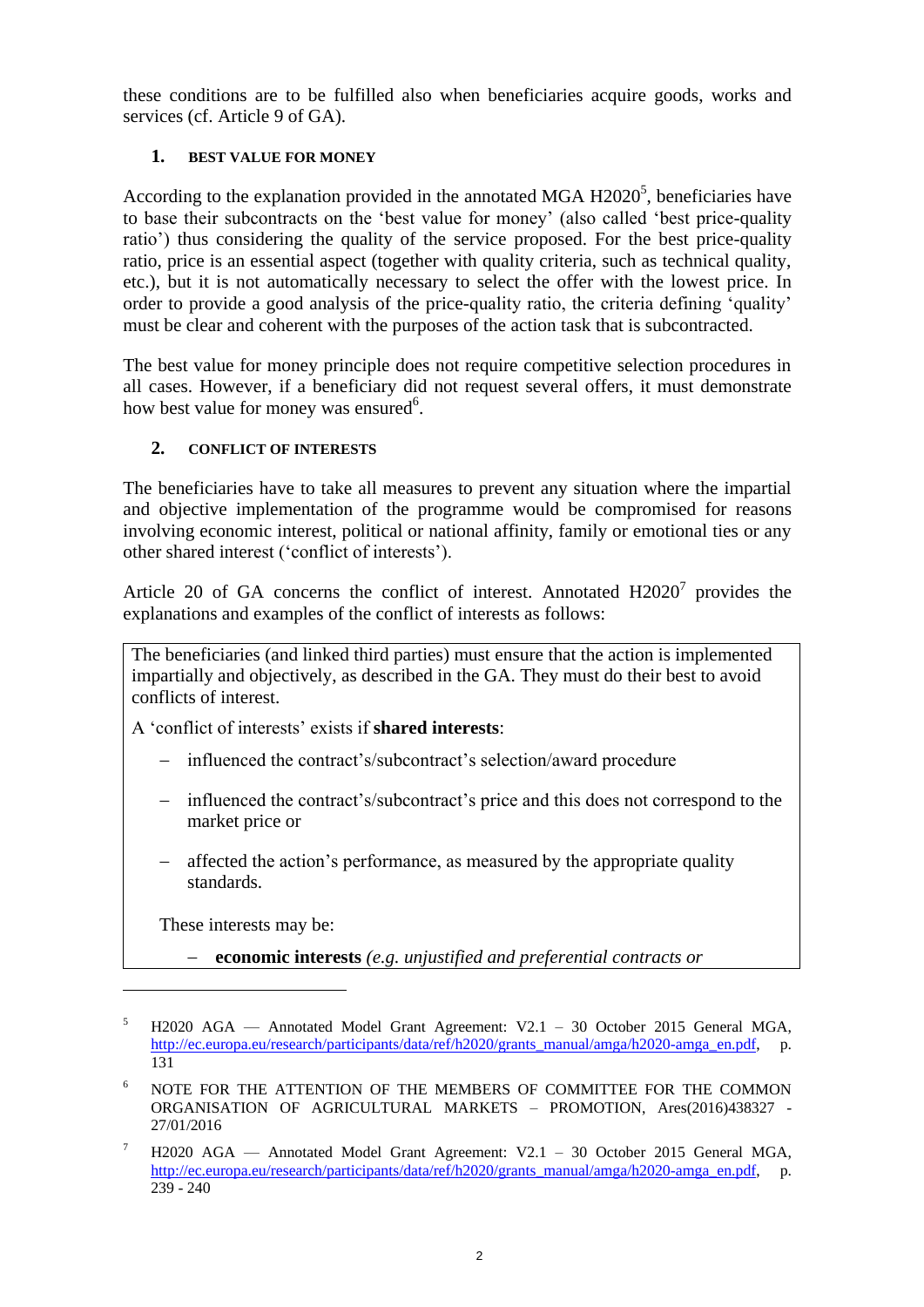*subcontracts with connected companies (not based on best value for money, technical merit, etc.))* 

## *Examples:*

*A beneficiary subcontracts work to another legal entity at above the market prices because it is a shareholder or has economic interests in this other legal entity.* 

*A university subcontracts work to a consultancy firm owned by a professor carrying out part of the work for the project in which the university participates.* 

*A university gives a preferential subcontract to its spin-off company: the contract is not based on the best value for money principle (i.e. the price is higher than the general market price for the same type of service).* 

 **political or national affinity** *(e.g. beneficiaries or third parties are chosen, or research-related decisions are adopted, based on political considerations, connections or national affinity)* 

*Example: The choice of an action's demonstration site is based on national affinities, not on the site's merits*. H2020 AGA — Annotated Model Grant Agreement: V2.1 – 30 October 2015 General MGA

 **family or emotional ties** *(e.g. contracts or subcontracts made with family members for their benefit)* 

*Example: A husband works for a beneficiary who subcontracts work to an SME owned by his wife.* 

### **other shared interests**.

### *Examples:*

*If a beneficiary or third party participates in the action not because of its technical capacity and objective merits, but because it has a close relationship with someone else working for the action, and this affects the action's implementation.* 

*If decisions made in the context of the action are taken not according to objective and impartial criteria, but because of these shared interests.* 

*If entities with close ties create a professional relationship with the intention of being part of the action in order to satisfy other interests, and as a result, the quality of the implementation is (or is likely to be) compromised.* 

If there is a **(risk of) a conflict of interests**, the beneficiary must **inform** the Commission/Agency (via the electronic exchange system, *see Article 52*), so that steps can be taken to resolve or avoid it.

This may result in the Commission/Agency putting in place certain measures.

Although not limitative, these examples provide a good basis for the Member States for the development of their own guidelines.